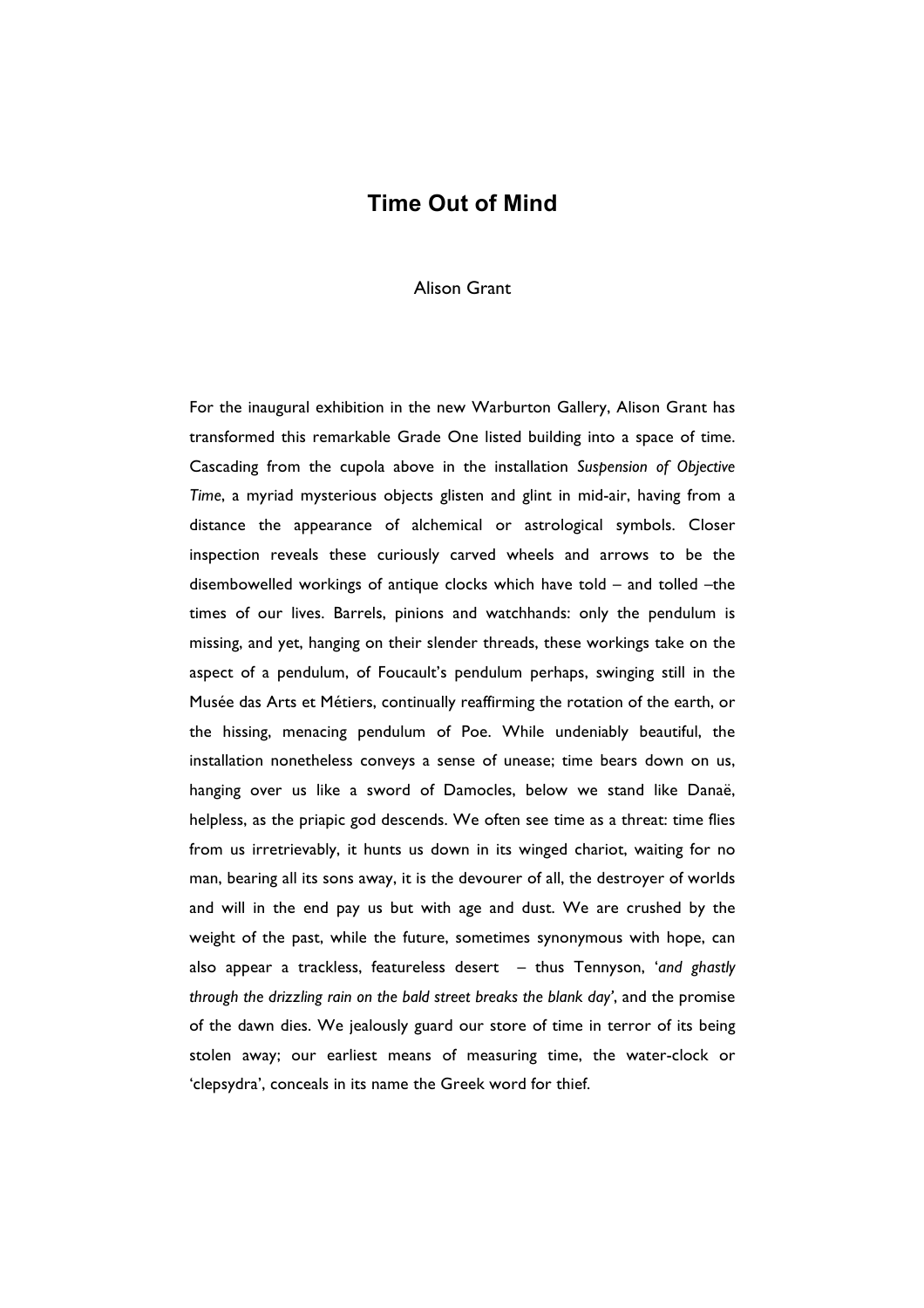If time is minatory, it is also mysterious and always has been seen as such. For a sense of duration to exist at all the present must somehow contain both future and past - '*the past is never dead'*, observed William Faulkner, '*it isn't even past'* - but exactly how remains an intractable problem. As the earth turns on its axis and the stars run in their courses, time describes a vast circle, but how do we square that circle with our own one way ticket through time? Puzzling too is the elasticity of our consciousness of time. It is no surprise that scientific time, founded on the properties of caesium, bears little relation to that we experience, but the same duration may not be felt by me as it is by you, nor by myself in other circumstances. In *The Idiot* Prince Myshkin meets a man who, once condemned to die, had received a last minute reprieve. As he prepared for death, he tells the prince, it '*seemed to him then that he had only five more minutes to live. He told me that those five minutes where like an eternity to him, riches beyond the dreams of avarice; he felt that during those five minutes he would live through so many lives.....that he had plenty of* time'. Dostoevsky, himself once subjected to a mock execution, knew and understood. Thinkers through the ages, from Zeno of Elea to William James and beyond, have struggled with the problem of time, wrestling with its fugitive and evanescent nature, only to find it forever eluding their grasp. Edmund Husserl, having pondered the matter for over two decades, admits that he has no solution and can do no more than '*lift the veil a little from the world of time- consciousness, so rich in mystery'*.

During 2011, at each equinox and solstice, Alison Grant travelled to Loch Fyne where she would paint continually from sunrise to sunset. *Imprints of the Senses*, the works she produced, indelibly marked by the elements with the moment of their making, what Grant calls their '*physical immersion in the now'*, are displayed on the first floor of the gallery, the circular space reflecting the circularity that forms one part of our experience of time, time carving a great arc through those equinoctial turning points, as the years wheel through the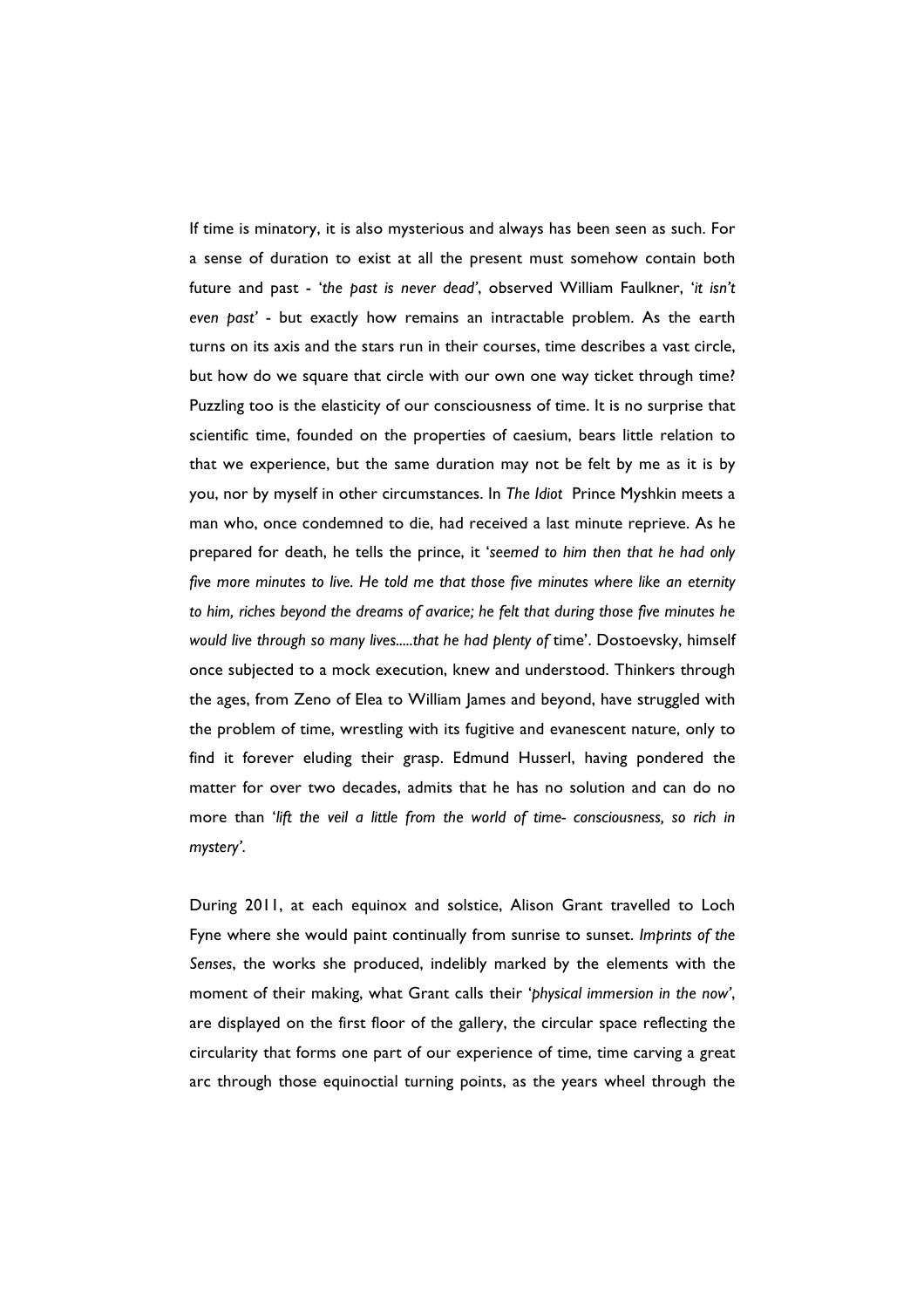seasons until spring becomes spring again, as day alternates with night and the tides (Loch Fyne being a sea Loch) rise and fall. Cyclical time, though, is only part of the story; Grant, painting as the sun rises, already knows that the sun will set and the light fade until it is finally extinguished. God stopped the clock for Joshua, and for Hezekiah turned it back, but not for us. Like Tristram Shandy, we are all born of the clock and marked as such and for us the hands of that clock point only in one direction. In the short film *The Shore of Uncounted Time*, Grant has taken her raw equinoctial paintings and imposed upon them a narrative structure, a beginning and an end, subjected them to the inexorable forward march of linear time. That, too, is part of our experience, and the part, perhaps, that imposes itself upon us most forcefully.

*Four Seasons in the Mind*, four large works in graphite on paper, recollect and reflect upon those days of intensive, immersive painting. In *Imprints of the Senses* we had strong, vigorous brushstrokes, we had immediacy and freedom; here we have a delicacy that borders on fragility, painstaking detail, an almost obsessive process of working and reworking. Here we have the operation of memory. The Greeks considered Mnemosyne, Goddess of Memory, to be the Mother of the Muses; memory is fundamental to time as it is fundamental to being human and all art is in some degree an act of remembrance. Consider such novelists as Joyce and Proust; fiction does indeed seem to be born of an act of memory. One could also argue that the converse is true, that memory itself is an act of fiction. A snatch of music, the glimpse of a landscape, the smell of orange blossom, any sensory 'given' can act as a stimulus, but memory itself is always the result of a process, of working through and working out of dismembering and re-membering. Memory, that which binds all other times together, is always and ineluctably a construct.

In *A Present of Things Past, A Present of Things Present, A Present of Things to Come*, Grant returns to her quest to capture the immediacy of the moment within the ceaseless flow of time. The visual and plastic arts, of course, are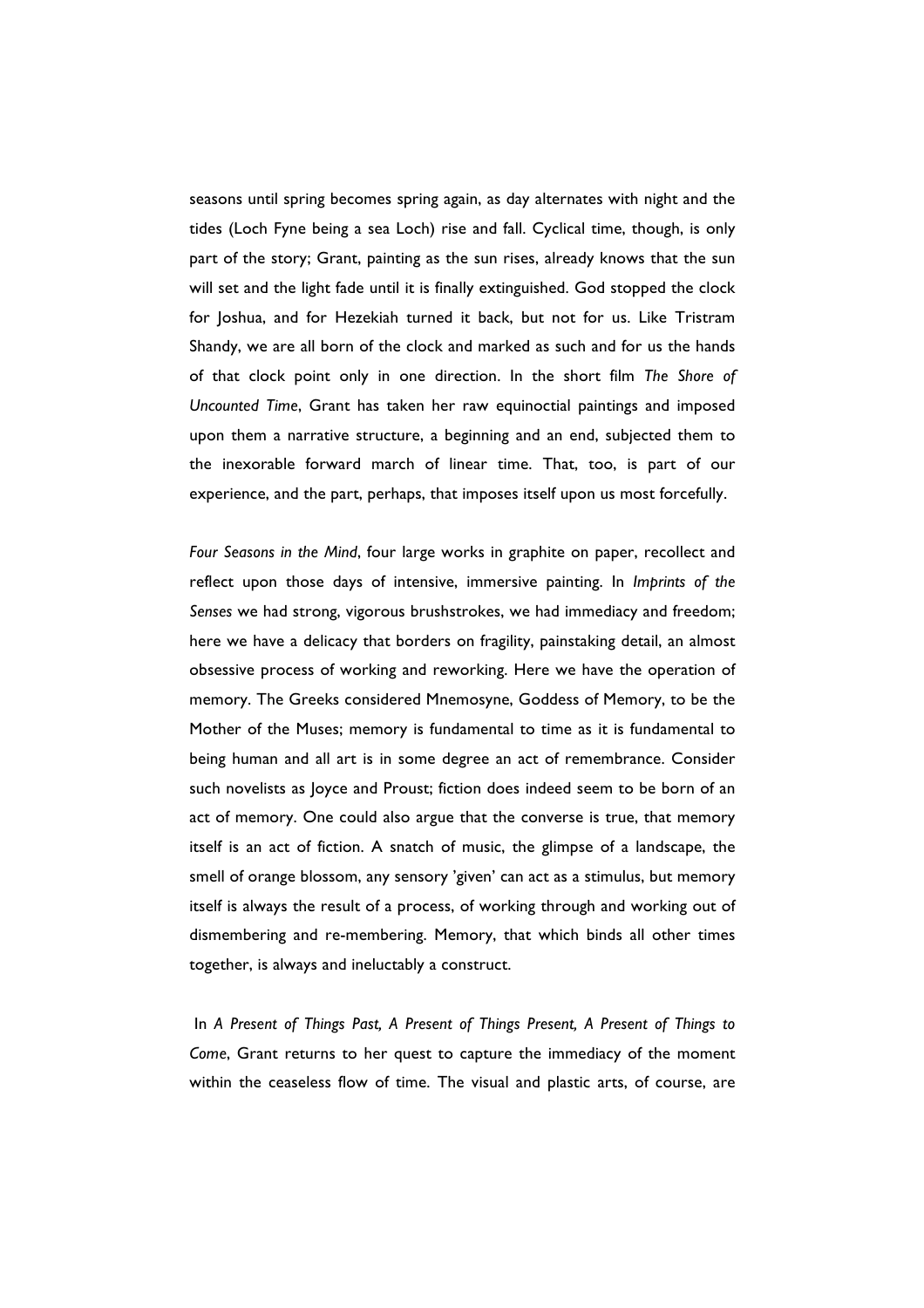never discursive, rather holding fast to the dictum or battle cry of William Carlos Williams, '*no ideas but in things'*. In seeking an emblem or symbol, an objective correlative, for our experience of time, Grant turns as ever to the natural world, specifically to the seed of the dandelion. Dispersed by the wind, these hang in the air, hang in the present, neither fully alive nor fully dead, born of a past that has gone and pregnant with all possible futures. In creating these works Grant allowed the seeds to fall as they would onto specially prepared plates. For all her subsequent work, with plaster, with egg tempera applied and then scraped back, the marks that remain are the marks made by the seeds at the moment of their fall, unmediated, and captured with a precision that time- bound painting could never attain. Apart from its guarantee of immediacy, this aleatory process also suggests something of the sheer contingency of time looking forward, as against the implacable law of necessity that asserts itself should we ever look back. Bookending these works, gazing back and forth across time, are two portraits of Edmund Husserl, treated photographs that make of the great philosopher of time a spectral figure, an uncertain, ghost-like presence. Roland Barthes in Camera Lucida suggests that in looking at historical photographs our minds propose simultaneously both that 'he is going to die' and that 'he is dead'. The conflation of these two propositions is the collapse of time; viewing these portraits of Husserl, the philosopher defeated by time, induces a sense, in Barthes' words, of '*the vertigo of time defeated'*.

In *And Our Faces Brief as Photos,* Grant gives one final nod to India Buildings and to its previous life as a Registry Office. The work reflects upon the 71,704 births and deaths recorded here during that period, the 71,704 souls whose entry into time, whose exit from time, whose passage through time was marked forever in this very building.

*The Shape of Time* offers no answers and comes to no conclusions. It does not seek to. What it does offer is a profound mediation on the mystery of time,